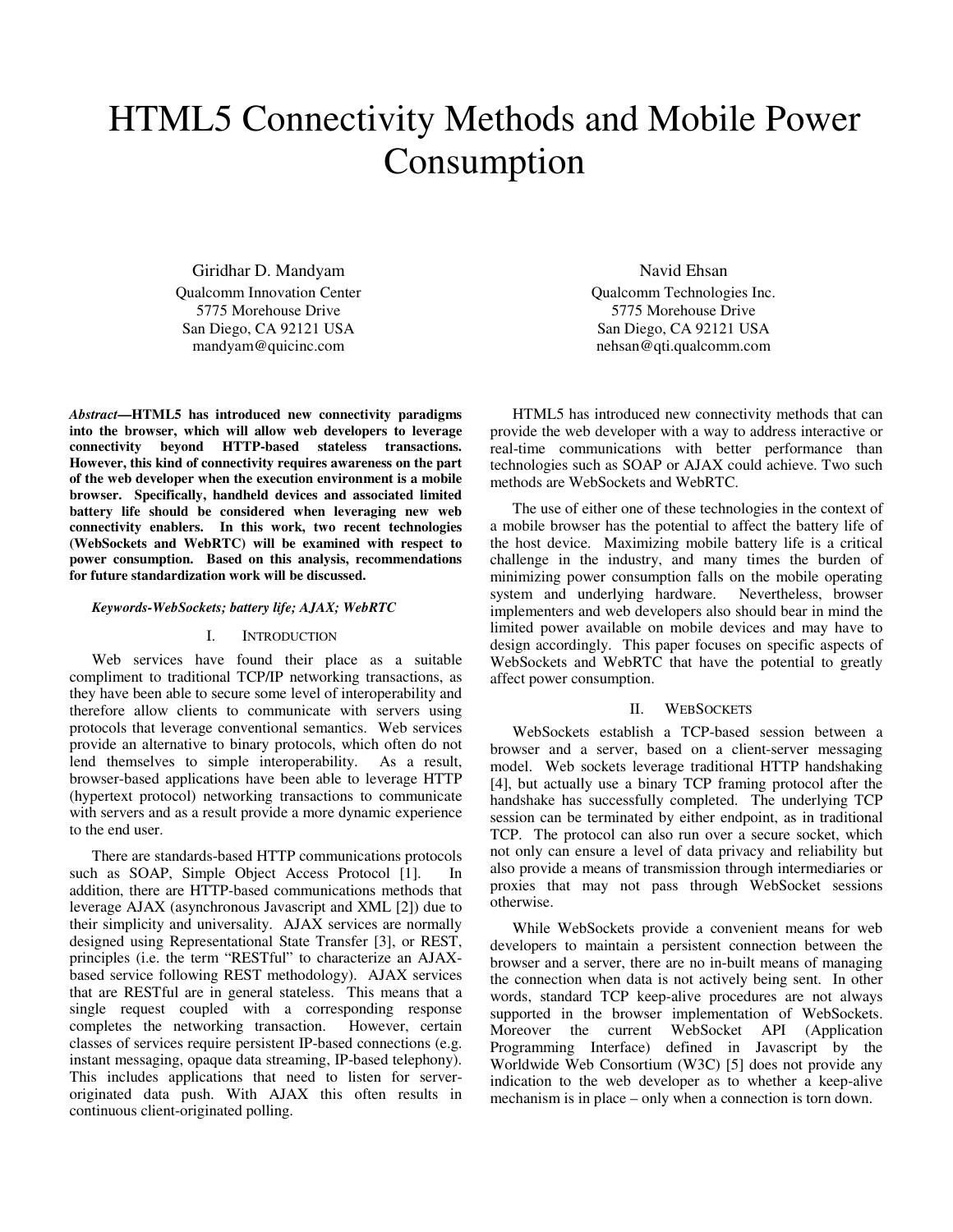The WebSocket protocol as defined by the IETF allows for keep-alive traffic via specialized PING/PONG frames (see Sections 5.5.2-5.5.3, [4]). WebSocket signaling corresponding to a PING or PONG frame can be used as a means for keeping the TCP connection alive. These messages may be sent by either communications endpoint, but most browser-based implementations do not send PING's. The PING frame can contain application data, but since it is a control frame it is expected that such instances are rare. A PONG frame is sent in response to PING frames, but the standard allows for PONG frames to be sent unsolicited. An unsolicited PONG frame has no expected response. Note that since there is no explicit guidance as to how user agents should implement the PING/PONG mechanism, web developers may not always rely on this feature to maintain a TCP connection. As a result, developers are sometimes following their own paradigms in keeping the connection alive, e.g. sending application layer keep-alive messages at regular intervals to prevent the WebSocket connection from timing out.

Particularly for cellular connectivity, applicationmaintained keep-alive mechanisms can have undesired effects; especially considering recent efforts in cellular standards bodies to allow for wireless devices to request transition to low power states of operation. An example of such an enhancement to the UMTS (Universal Mobile Telephony Standard) system that allows for a wireless device (or User Equipment i.e. UE) to request for a transition of the radio access state to a low-power idling mode is known as "Fast Dormancy" [6]. Unfortunately, there is no direct tie-in between how a UE radio transitions to Fast Dormancy, or for any keep-alive mechanism that either the browser or even Javascript running within the browser may implement.

## *A. Fast Dormancy and Keep-alive Data*

UMTS (Universal Mobile Telephony System, sometimes also known as Wideband CDMA i.e. WCDMA) has become one of the most widely-deployed cellular technologies in the "3rd-Generation" family. It was designed to not only provide circuit-switched digital voice services in a spectrally-efficient manner, but also high-speed data for wireless devices. The over-the-air communications interface between a UE (a mobile station, i.e. User Equipment) and Node B (base station) is defined as a layered protocol (Layer 1 being the physical layer, Layer 2 the medium access control layer, and Layer 3 the signaling layer). The IP networking layer is generally The IP networking layer is generally considered above Layer 3 in the UMTS protocol model.

The mechanism by which physical layer resources are maintained is radio resource control (RRC). RRC L3 messaging is exchanged between the UE and Node B over-theair in conjunction with the two basic operating modes of a UE: idle and connected. The idle mode is the default mode of the UE (e.g. when a mobile device is powered up), and usually occurs before the UE has discovered a network to which it can attach. Upon discovering a network by tuning to the transmission of one or more Node B's, the UE can then move into connected mode.

Connected mode includes several RRC sub-states, each having a correspondence to the Layer 1 physical channels that the UE is accessing. The RRC state transitions are normally controlled by the UMTS Radio Access Network (UTRAN), which encompasses the network hierarchy including the actual Node B's that the UE communicates with. The URA (UTRAN Registration Area) defines an area that could encompass one or more Node B's. The UE reads a common Node B-transmitted downstream channel known as the broadcast channel to determine the URA, and must register with the network when it moves into a new URA by sending a message over the upstream common channel known as the RACH (Random Access Channel). This is known as the URA Update procedure.

The Cell\_PCH RRC mode occurs when a UE has no dedicated physical resources for a specific connection, but is instead reading a common signaling channel transmitted from the Node B (i.e. the Paging Channel, or PCH). The UE is only accessible via messages transmitted on the PCH. The UE must register upon moving from one Node B to another – this process follows the Cell Update procedure.

The Cell\_FACH mode occurs when the UE still has no dedicated connection resources, but is capable of transmitting upstream messages via a common physical channel (RACH) and receiving signaling messages via a downstream common channel known as the FACH (Forward Access Channel). The common channels can also be leveraged to send and receive small amounts of user data, but since these channels use common physical resources the available data throughput tends to be small.

Finally, the Cell\_DCH RRC mode occurs when dedicated upstream and downstream channels are provided to the UE. This is normally when TCP/IP sessions can take place. Cell\_DCH is usually when power consumption at the UE is at a maximum, as the high-power components in the UE's radio circuitry must be powered on continuously to maintain the necessary link conditions to allow for a TCP/IP session to take place with minimal disruption.

Using Layer 3 signaling based mechanisms, the UTRAN is able to transition the UE from one RRC state to another. However, many UE manufacturers implemented their own heuristics as to when it would be best for a UE to move to a low power mode like idle based upon observed networking activity. Many UE's leveraged a Layer 3 message known as SCRI (Signaling Connection Release Indication) to trigger the UTRAN to release dedicated physical layer resources and transition the mobile to idle mode. The SCRI message was originally meant to indicate that an unrecoverable error had occurred at the UE, but since many UE's used this mechanism for power savings there was much variability in how it was implemented. For instance in [7], HuaWei describes a test of various smartphones in which even phones from the same manufacturer would display times of 3 to 10 seconds after a data transmission was complete before sending the SCRI.

Fast Dormancy was a feature standardized as part of the Release 8 version of UMTS [6]. With this mechanism, the UE is allowed to provide an SCRI with a new Information Element (IE) that includes a cause for the SCRI to be sent. The value in this IE can now indicate that the UE has determined that the data session has terminated, and dedicated physical layer resources may be released. Based upon receipt of this message,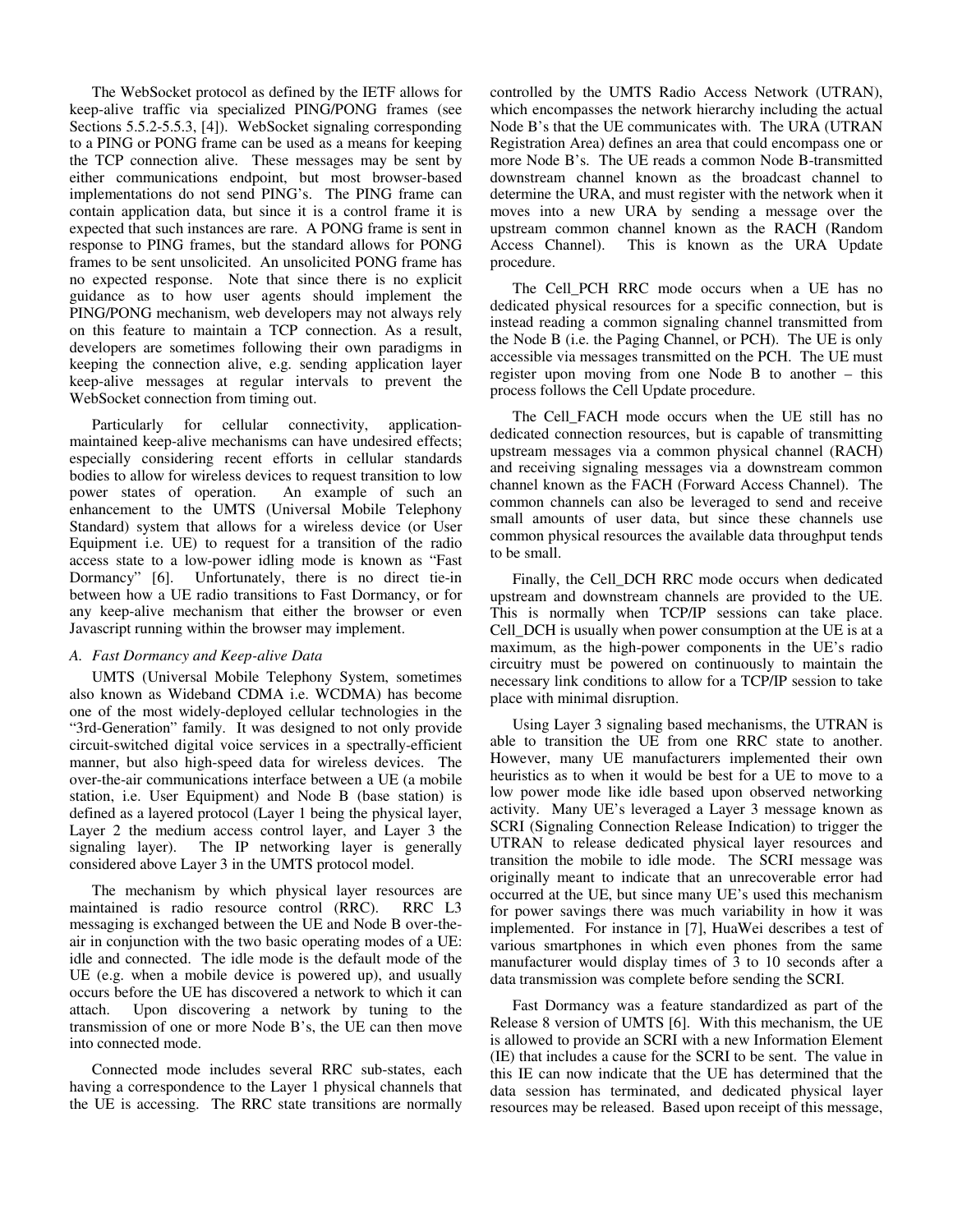the UTRAN can choose to transition this UE to Idle, Cell\_PCH, or URA\_PCH modes.

Although the URA\_PCH mode and idle mode are roughly equivalent when comparing UE power consumption for typical mobile handheld devices, the necessary UTRAN signaling to sustain a transition from Cell\_DCH to Idle is significantly greater than that to transition from Cell\_DCH to URA\_PCH. The network can further inhibit multiple SCRI's sent in succession by broadcasting an inhibit timer (defined from 0 up to a maximum of 120 seconds).

An application-layer keep-alive mechanism if not executed properly could actually work against Fast Dormancy heuristics in the UE. However, given typical mobile implementation and functionality partitioning, it is almost impossible for a web developer to know how Fast Dormancy is implemented in a UE.

## *B. Transitioning Between AJAX and WebSockets*

Recent enhancements to web standards have now introduced a battery API [9] to browsers, thus allowing for both the browser and web developer to have greater control over networking transactions in light of the current battery conditions. Support for this API ensures that the web runtime engine at very least has access to the battery state of the device on which it is running. Since it is assumed that the web runtime engine does not have access to Fast Dormancy timer values, other mechanisms are necessary that allow for continued WebSocket communication while ensuring keepalive techniques do not inadvertently prevent the UE from transitioning to a low power state.

Recall that the WebSocket protocol provides a signaling mechanism through the PING and PONG messages that allows for some form of keep-alive. Moreover, the web developer can create a keep-alive mechanism by simply sending messages at a regular interval to the server. If the keep-alive interval selected is too small, then it could be problematic in terms of battery life as power savings mechanisms such as Fast Dormancy may never be possible. On the other hand, an interval that is too long could result in termination of the underlying TCP session due to mechanisms such as Fast Dormancy releasing dedicated radio resources. This could result in loss of session continuity between the web application and server.

One possibility is to be able to at least "downgrade" a WebSocket session to an AJAX session when maintaining the WebSocket session is either not desirable or possible. For instance, a web runtime engine upon detecting that the battery level is low abandons any kind of rapid keep-alive mechanism and transitions to a stateless AJAX mechanism (using the XML HTTP Request, or XHR, API in Javascript [10]) for sending messages from the client to the server. Granted, upon doing so the web application will have to resort to the kind of polling mechanism WebSockets was designed to avoid in order to receive messages from the server, but even the polling frequency can be reduced in light of low battery life.

#### *C. Experimental Results*

In order to verify the potential improvements in battery life, a web application running in Javascript was implemented using the Mozilla Firefox browser running on a Lenovo T420. Cellular connectivity was over AT&T's UMTS/HSPA network. The Firefox implementation of WebSockets and the W3C battery API were leveraged in a Javascript application that adaptively switched between a WebSocket connection and AJAX connection when communicating with a server. The server was a PHP server that services both WebSocket and AJAX requests.

Battery life can be extended by falling back to AJAX as long as the interval between AJAX messages is sufficiently large to as to allow for Fast Dormancy to be utilized. This was borne out in several trials. As an example, starting at nearly full charge the battery level reduced from 99% to 94% over the course of ten minutes with a WebSocket connection along with keep-alive messaging sent every 3 seconds. When the application transitioned to AJAX using the same message payload as was used for keep-alive but with a 20 second intermessage interval, the battery life reduced from 94% to 92% over ten minutes. Therefore a managed transition from WebSockets to AJAX can not only keep client-server sessions alive when the WebSocket networking session is terminated for any reason, but can also improve battery life.

### III. WEBRTC

The W3C along with the IETF have been actively developing the necessary specifications to enabler browser-tobrowser real-time communications. WebRTC, or Web Real Time Communications, refers to the set of standards currently under development that will enable this feature ([12]). In turn, a new class of web applications should be possible that were once only available to end users in the form of native applications.

WebRTC leverages an out-of-band signaling channel between endpoints for negotiation of the parameters of the call ("Communications are coordinated via a signaling channel which is provided by unspecified means", Section 5 of [12]). Nevertheless, the IETF along with the W3C leverages an offer/answer protocol based on the Session Description Protocol (SDP) [13]. In particular, SDP allows for each endpoint of a WebRTC session to agree upon a suitable choice of multimedia codecs. This section of the paper focuses on the potential impact of the codec on power consumption in a mobile device.

Among the requirements for WebRTC is that when a session is operating over a cellular network, it must be possible to leverage quality-of-service (QoS) mechanisms in the radio access network (see Section 4.2.7, [14]). This can have consequences for mobile power consumption. In this context, QoS mechanisms in UMTS Long-Term Evolution (LTE) cellular systems are considered.

LTE is departure from WCDMA in that the LTE Physical Layer is based on orthogonal frequency division multiplexing (OFDM). A discussion on the physical layer of LTE is beyond the scope of this paper. Nevertheless, physical layer channels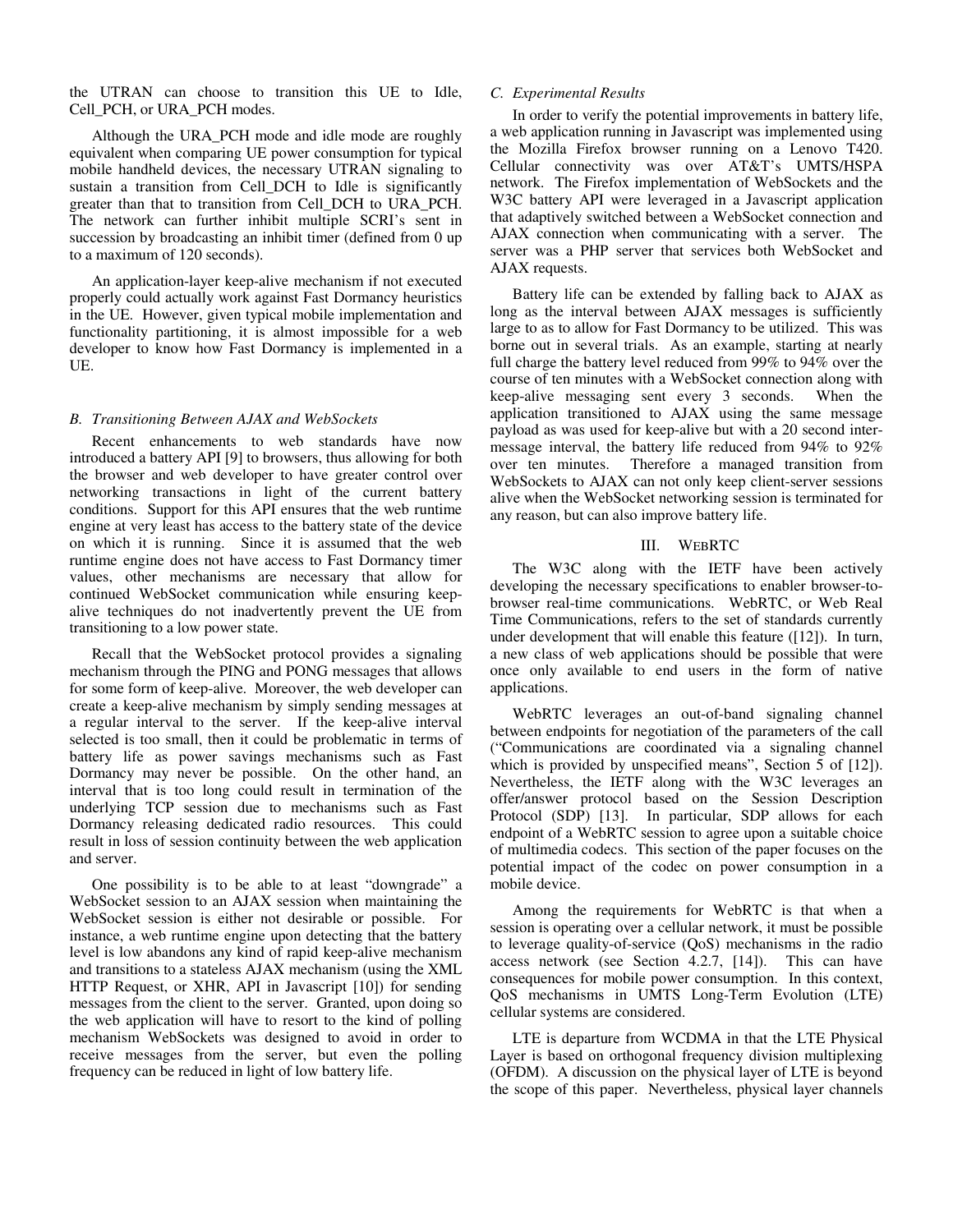for uplink and downlink signaling and traffic are still applicable. Among the physical layer channels are

- Physical downlink control channel (PDCCH) This channel provides control information to UE's such as link allocations, uplink transmission acknowledgments, and signaling.
- Physical downlink shared channel (PDSCH) This channel provides user data for specific UE's. It is 'shared' because it is allocated at different instances of time to different UE's.
- Physical uplink control channel (PUCCH) This channel is sent by the UE to the LTE base station (eNodeB) to provide control messaging such as scheduling requests (so as to receive physical layer resources for transmission)
- Physical uplink shared channel (PUSCH) This channel carries user traffic from the UE to the eNodeB.

In LTE voice services are supported via VoIP solutions. This is commonly known as Voice-over-LTE (VoLTE). VoLTE systems leverage QoS mechanisms in LTE. WebRTC would ideally also leverage identical features of LTE, but it is possible to deploy VoIP services on cellular networks without QoS. Such services are also known as over-the-top, or OTT.

LTE QoS for voice services requires regular allocation of physical layer resources so as to ensure VoIP packets are sent with minimal delay and guaranteed data rate. Since resources are scheduled in LTE (i.e. data sent over discrete time periods on the PDSCH or PUSCH), as opposed to being permanently assigned to UE-eNodeB connections, the scheduling mechanisms of LTE are critical to QoS.

Unlike other cellular systems that leverage variable-rate coding, voice services in LTE (along with UMTS) systems is fixed rate. As a result, an endpoint in a voice call alternates between a "talk" and "listen" state. During the "talk" state, the endpoint of a call will generate voice traffic every 20 milliseconds (ms). During the "listen" state, the endpoint will still transmit a Silence Insertion Descriptor (SID) packet every 160 ms. However, the endpoint does not transmit traffic between SID packets and therefore from a UE's perspective it does not need its radio transmitter continuously active. Whether an endpoint is in a "talk" or "listen" state depends on whether voice activity is detected at that endpoint. The "talk" state is where the UE expends power at the highest rate, as both its radio transmitter and receiver hardware is active.

Link allocations, controlled by the eNodeB in LTE, are done on the basis of transmission time interval's (TTI's). A TTI is nominally 1 ms. A UE is also allowed to turn off its receiver when there are no pending uplink or downlink transmissions periodically, also known as discontinuous reception (DRX). DRX is another mechanism by which the UE can attain power savings. Those periods when the UE's receiver and/or transmitter are switched on are referred to as "active time". In addition, short and long DRX periods are defined (known as short and long cycles). The "on duration" for DRX, i.e. the time when the UE is actively monitoring the

downlink, is typically 1-4 ms. The inactivity timer, which is the amount of time the UE must continue to monitor the downlink after a transmission or reception of data or control traffic is also typically 1-4 ms.

In addition, LTE (like UMTS) link reliability is enhanced by an hybrid automatic repeat request (HARQ) mechanism ("hybrid" meaning reliability is ensured through a combination of retransmissions and error correcting coding). With respect to DRX, the UE must monitor the PDCCH to determine when a retransmission is necessary prior to shutting off its receiver.

## *A. Power State Modelling*

The UE is required to monitor PDCCH during "active time". During the time when UE is not required to monitor PDCCH, it may choose to turn off some hardware components in order to save power. The extent of the power saving depends on the length of the off cycle. UE power depends on many different factors such as modem components, application, and radio frequency components (RF). For the purpose of this study we use a simple power model as introduced in [15].

We assume "light sleep" and "deep sleep" power states. Deep sleep is typically used for idle mode DRX, and the UE can turn off modem and RF. The problem is that warm-up time is large from this state and therefore not suitable for real-time applications. For small DRX cycles (typically  $\lt$  40msec) the UE can use light sleep to save power. In light sleep, the UE is likely to just use a low power state for RF. The power level in light sleep is typically much higher when compared to deep sleep, but the transition time in and out of light sleep is much shorter.

In this paper we assume the following power states:

- Power state 1: RRC connected. The UE is actively monitoring downlink (DL) and is also transmitting on the uplink (UL).
- Power state 2: RRC connected. The UE is actively monitoring DL, but there are no uplink transmissions. Transmit (Tx) chain is turned off in this state.
- Power state 3 (light sleep): The UE is not monitoring DL or transmitting on UL. Both Receive (Rx) and Tx are turned off. The modem and RF are put in "light sleep" mode.
- Power state 4 (deep sleep): The UE is not monitoring DL or transmitting on UL. RF and modem are both shut down. The only modem power consumption is due to leakage.

The above power states and the state transitions are illustrated in Figure 1 (dotted transitions are not relevant to VoLTE power consumption).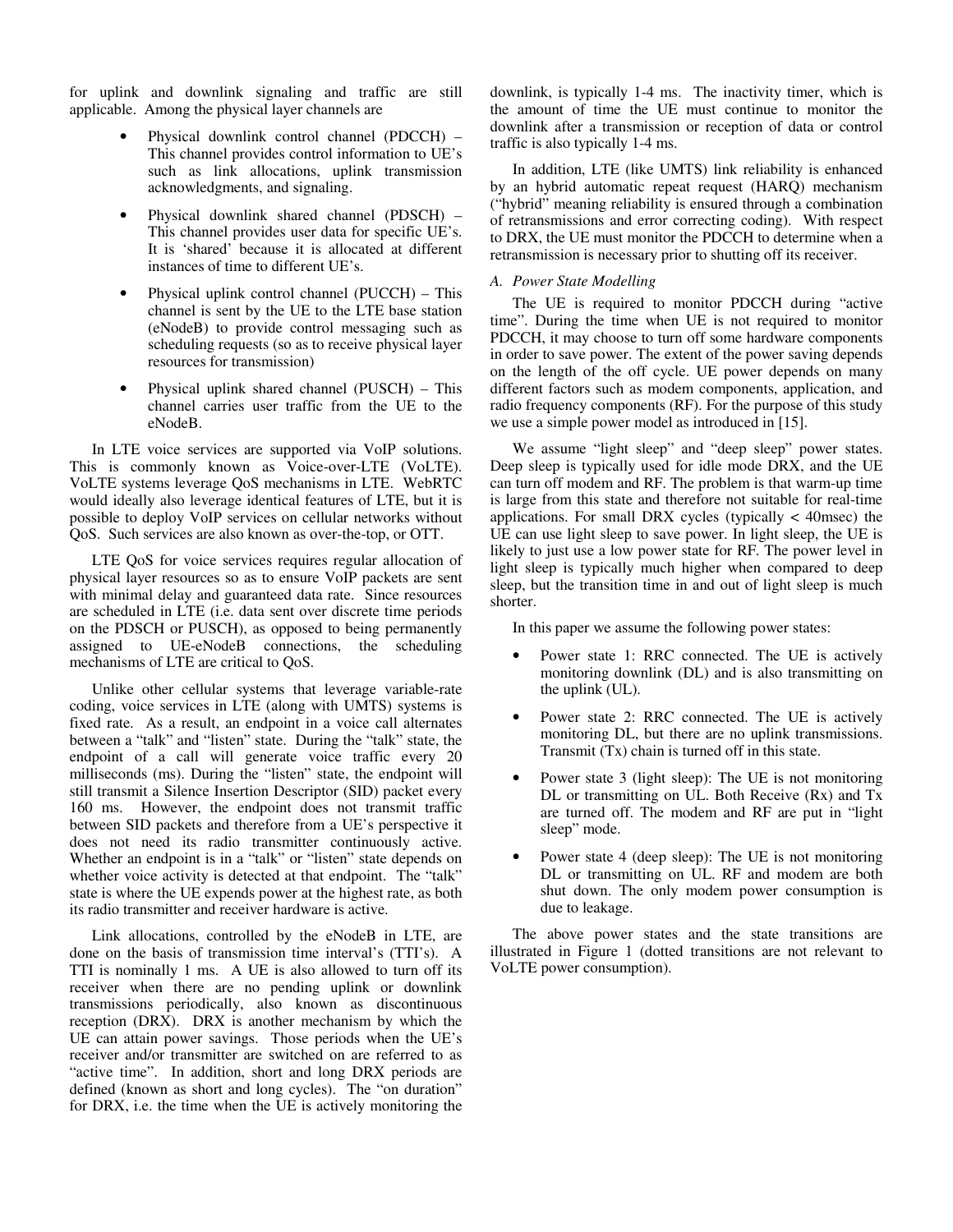

Figure 1 – Modem power states

We define  $\kappa_{i,j}$  to be the time (in ms) to transition from power state *i* to power state *j*. In particular, for the purpose of studying short DRX we assume the following:

 $\kappa_{21}$ : Time it takes (in ms) to transition from power state 2 to power state 1. This is the time it takes to turn on the Tx chain. This is on the order of microseconds, and can be assumed to be negligible.

 $\kappa_{31}$ : Time it takes (in ms) to transition from power state 3 (light sleep) to power state 1 (ready to transmit and receive). We assume this will take 2 ms.

 $\kappa_{32}$ : Time it takes (in ms) to transition from power state 3 (light sleep) to power state 2 (ready to receive). We assume this will take 2 ms.

Other transition times are illustrated in Figure 1.

Note that in power state 1, the UE may also be decoding the PDSCH and/or transmitting on the PUSCH. Also in power state 2, UE may be decoding the PDSCH. This can be modeled by adding the additional processing power *P*<sub>*PDSCH*</sub> and/or *PPUSCH* to the power consumption in any state during the corresponding TTI. For now, we assume due to the small size of VoIP packets the additional overhead for processing PDSCH and PUSCH are negligible. We also assume that all transmissions use the same transmit power.

## *B. Scheduling in LTE*

In LTE, uplink allocations are accomplished by UEinitiated scheduling requests (SR's) followed by scheduling grants on the downlink. There are two types of scheduling that are applicable to voice services over LTE: dynamic scheduling and semi-persistent scheduling.

## *1) Dynamic Scheduling (DS)*

In this case, the eNodeB configures SR opportunities for the UE (SR periodicity and offset). If UE has a packet to transmit, it is indicated in the corresponding SR transmission. The UE then receives a grant in PDCCH and 4msec later transmits on PUSCH.

In dynamic scheduling, each UL grant for TTI *n* (*n* being a discrete time index) has to be included in the corresponding PDCCH (at time n-4). Furthermore, the UE will have to request a grant by sending SR. Dynamic scheduling is illustrated in Figure 2. As can be seen in Figure 2, there is a delay between the time UE sends the SR and the time the grant is sent in the PDCCH. We call this "SR delay" and assume this to be 2 ms.



Figure 2 - Dynamic Scheduling

## *2) Semi-Persistent Scheduling (SPS)*

Semi-Persistent Scheduling was mainly proposed in order to increase VoIP capacity. It reduces the load on PDCCH and removes the limitation on the control channel. The eNodeB can configure SPS grants for UL and/or DL direction. From a power point of view, there is no difference between SPS and DS for downlink data. Therefore, for the purpose of this study we focus on uplink semi-persistent scheduling.

SPS has an advantage from the UE point of view due to its effect on power saving as well. When SPS is used with DRX, it reduces the number of TTIs when the UE has to be awake and as a result reduces the average power consumption. In this case, UE does not have to request UL grants through an SR and dynamic allocation (see Figure 3).



Figure 3 - Semi-Persistent Scheduling

## *C. Power Analysis for Voice Services over LTE*

For the purposes of this discussion, we shall focus on the "talk" state and provide an analysis of the difference between voice services leveraging DS and SPS scheduling. This has implications for WebRTC services in the same manner as for VoLTE. We shall also assume the following:

- The probability of the first voice packet transmission being unsuccessfully received and decoded is 10%.
- The maximum number of HARQ retransmissions is 1 (which achieves a packet error rate of 1% based on the previous assumption).
- The on duration is 4 ms. The inactivity timer is 4 ms.
- The power when both Rx and Tx are on is 800 mW (denoted as  $P_1$ ), where "mW" is short for milliwatts. The power when only the Rx is on is 600 mW  $(P_2)$ . The power during light sleep (no Rx or Tx) is 250 mW  $(P_3)$ .

If we examine a 20 ms DRX cycle with dynamic scheduling, we can focus on when (a) no HARQ retransmission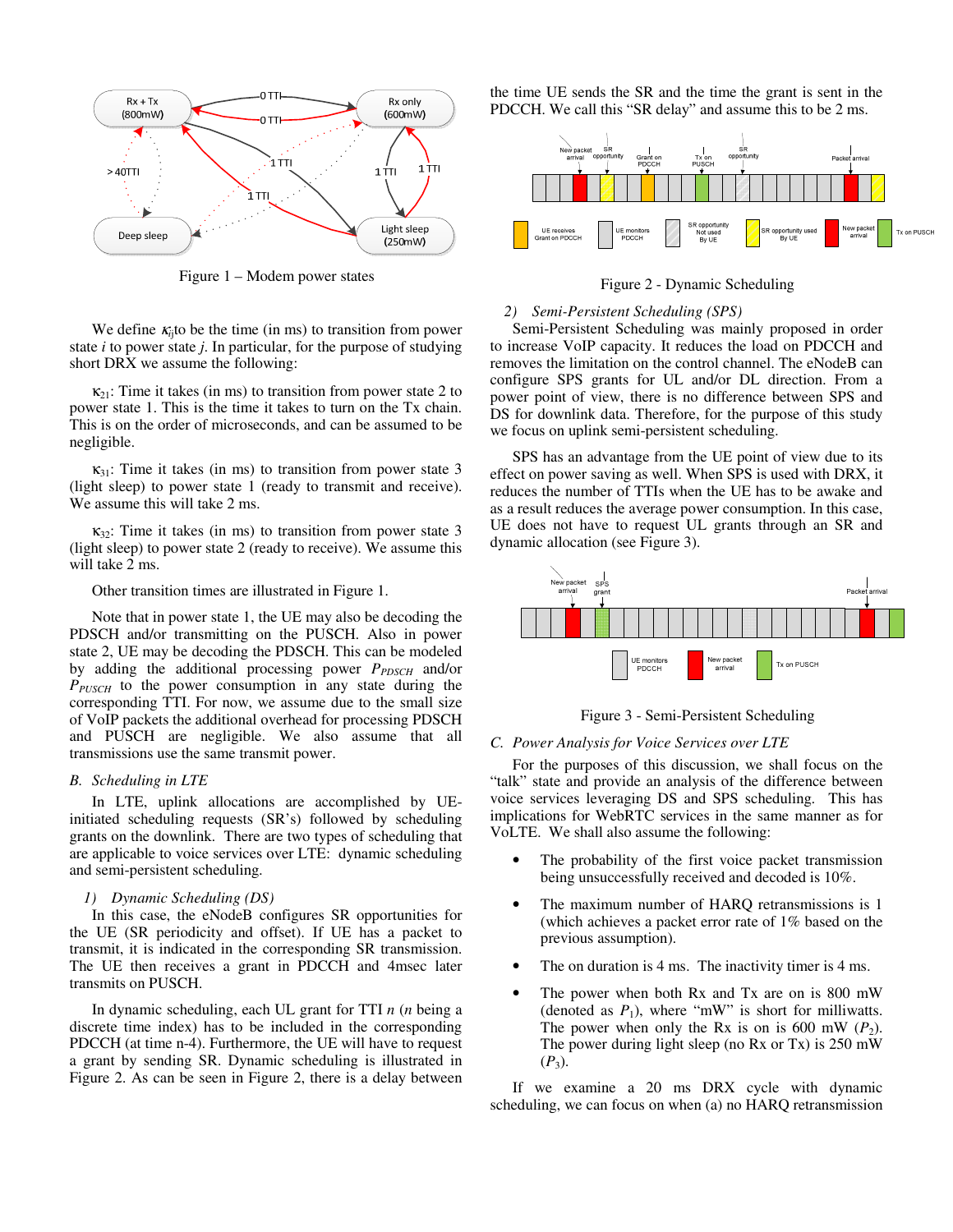is necessary, and (b) an HARQ retransmission occurs. This is depicted in Figure 4 in terms of discrete TTI's. With respect to the power states that were defined in Section III.A, the probability of the UE being in a particular power state is summarized in Table 1.

The total power can be calculated as



Figure 4 - Dynamic Scheduling, (a) No HARQ retransmission, (b) One Retransmission

| <b>State</b> | <b>Definition</b>                    | <b>First</b><br>transmission<br>successful | <b>Retransmission</b><br>required | <b>Total</b><br><b>Fraction of</b><br><b>Time</b> |
|--------------|--------------------------------------|--------------------------------------------|-----------------------------------|---------------------------------------------------|
| State 1      | $Rx + Tx$                            | 0.1                                        | 0.15                              | 0.105                                             |
| State 2      | Rx only -<br>Tx off                  | 0.5                                        | 0.7                               | 0.52                                              |
| State 3      | $no Rx - no$<br>Tx (light)<br>sleep) | 0.4                                        | 0.15                              | 0.375                                             |

Table 1 - Fraction of Time Spent in Each Power State for DS

A similar analysis can be performed for SPS. SPS with a 20 ms DRX cycle is depicted in Figure 5, with the percentage of time spent in each power state shown in Table 2. The total power *PTalk\_SPS* is calculated to be 394 mW. SPS resulted in nearly a 20% reduction in power consumption.



Figure 5 – Semi-Persistent Scheduling, (a) No HARQ retransmission, (b) One Retransmission

| <b>State</b> | <b>Definition</b>                     | <b>First</b><br>transmission<br>successful | <b>Retransmission</b><br>required | <b>Total</b><br><b>Fraction of</b><br>Time |
|--------------|---------------------------------------|--------------------------------------------|-----------------------------------|--------------------------------------------|
| State 1      | $Rx + Tx$                             | 0.05                                       | 0.1                               | 0.055                                      |
| State 2      | $Rx$ only -<br>Tx off                 | 0.3                                        | 0.55                              | 0.325                                      |
| State 3      | no Rx - no<br>(light)<br>Tx<br>sleep) | 0.65                                       | 0.35                              | 0.62                                       |

Table 2 - Fraction of Time Spent in Each Power State for SPS

## *D. Implications for WebRTC*

SPS is clearly beneficial for mobile power consumption when IP-based voice services are active. However, OTT voice providers are not expected to leverage SPS. This is because the cellular network provider's network allocation mechanisms require that UE's leveraging SPS are known when the voice session is initiated. This allows the eNodeB scheduler to be QoS-aware. OTT services do not normally leverage QoS in a cellular operators' network. If WebRTC sessions also do not leverage operator QoS, then it is probable that DS will be employed for WebRTC sessions. As has been shown, the increase in power consumption is significant.

## IV. CONCLUSIONS AND DIRECTIONS FOR FUTURE WORK

HTML5-enabled browsers have great potential to enable a new class of developers for mobile devices. Leveraging HTML and Javascript has the potential to achieve the "write once – run everywhere" ideal for application development. However, both web developers and browser vendors need to become more aware of power limitations on handheld devices and how new connectivity features in HTML5 impact battery life. In this paper, two new features – WebSockets and WebRTC – were analyzed with respect to potentially devastating impacts to power consumption. The W3C can address these kinds of issues in several meaningful ways, among them: